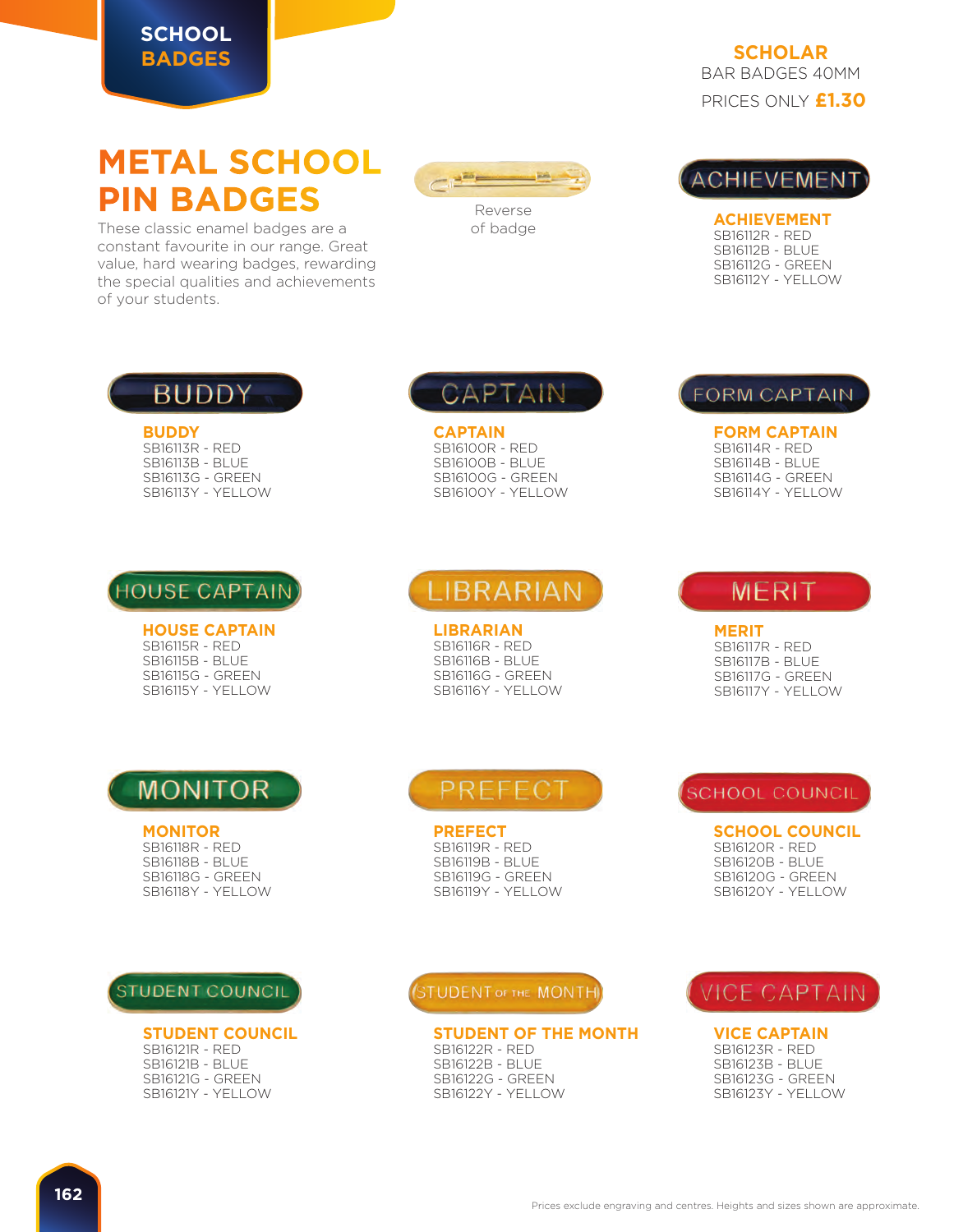### **SCHOLAR** SHIELD BADGES 25MM





Reverse of badge



**FORM CAPTAIN** SB16104R - RED SB16104B - BLUE SB16104G - GREEN SB16104Y - YELLOW



**PREFECT** SB16108R - RED SB16108B - BLUE SB16108G - GREEN SB16108Y - YELLOW



**STAR BADGE** SB16125R - RED SB16125B - BLUE SB16125G - GREEN SB16125Y - YELLOW

**STAR PIN BADGES 20MM**



**CAPTAIN** SB16101R - RED SB16101B - BLUE SB16101G - GREEN SB16101Y - YELLOW



**HEAD BOY** SB16105R - RED SB16105B - BLUE SB16105G - GREEN SB16105Y - YELLOW



**SCHOOL CAPTAIN** SB16109R - RED SB16109B - BLUE SB16109G - GREEN SB16109Y - YELLOW



Reverse of badge

> **STAR BADGE** SB16126G - GOLD SB16126S - SILVER SB16126B - BRONZE

PRICE ONLY **£1.20** PRICE ONLY **£1.10** PRICE ONLY **£1.20 STAR PIN BADGES 20MM**



**DEPUTY HEAD BOY** SB16103R - RED SB16103B - BLUE SB16103G - GREEN SB16103Y - YELLOW



**HEAD GIRL** SB16106R - RED SB16106B - BLUE SB16106G - GREEN SB16106Y - YELLOW



**SCHOOL COUNCIL** SB16110R - RED SB16110B - BLUE SB16110G - GREEN SB16110Y - YELLOW



**PIN BADGE** SB16124R - RED SB16124B - BLUE SB16124G - GREEN SB16124Y - YELLOW

**CIRCULAR PIN BADGES 40MM**



**DEPUTY HEAD GIRL** SB16102R - RED SB16102B - BLUE SB16102G - GREEN SB16102Y - YELLOW



**HOUSE CAPTAIN** SB16107R - RED SB16107B - BLUE SB16107G - GREEN SB16107Y - YELLOW



#### **VICE CAPTAIN** SB16111R - RED SB16111B - BLUE SB16111G - GREEN SB16111Y - YELLOW



**PIN BADGE 27mm** PI9124A - SILVER

PRICE ONLY **£0.50 CIRCULAR PIN BADGE 27MM**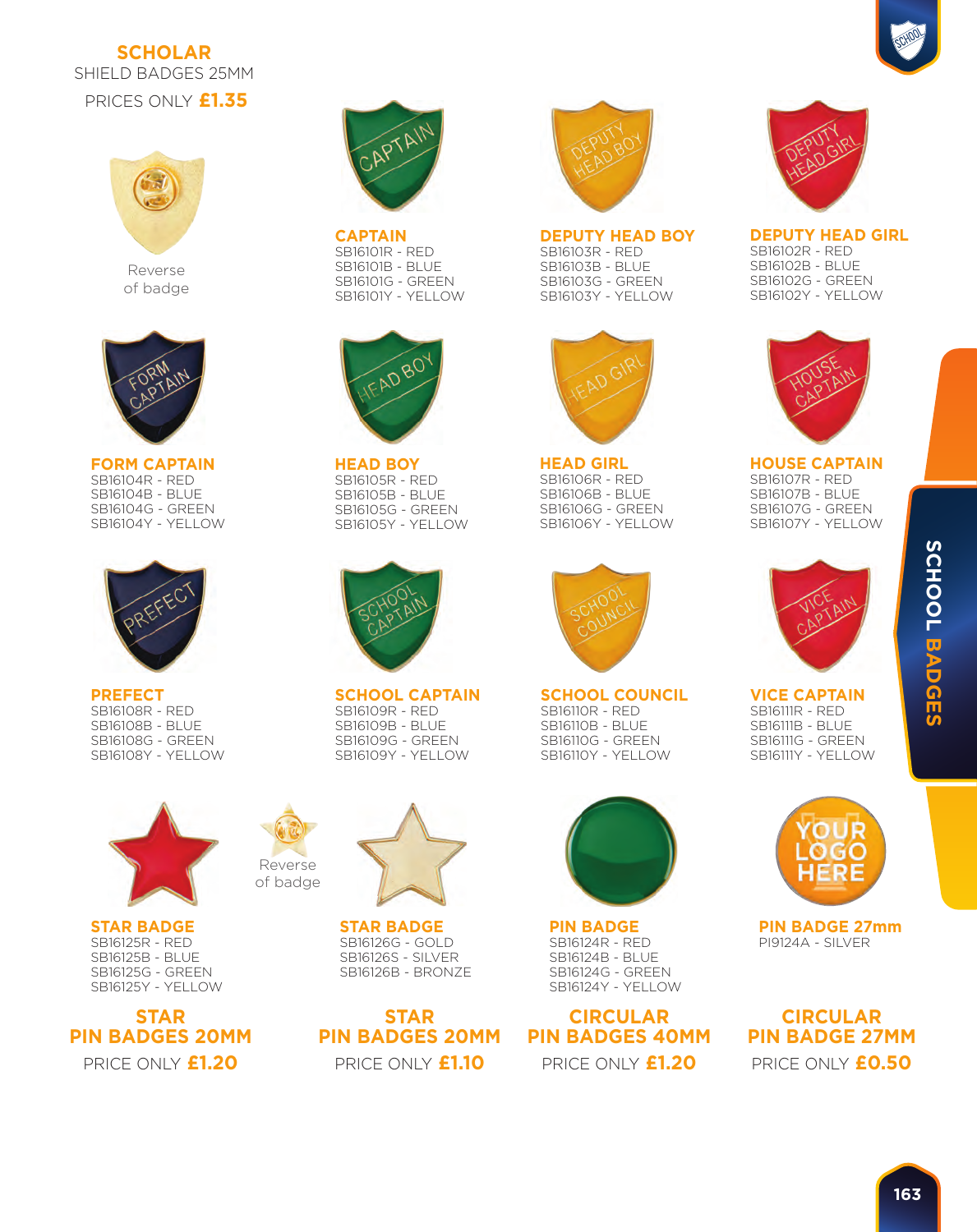### **LITTLE STAR AWARDS**



**LITTLE STAR** CYCLING AWARD



**LITTLE STAR** DANCING AWARD

**£5.50** 105mm RF1164A/164 **£5.50** 105mm RF1170A/164



PRICE<br>
ONLY<br> **£5.50 PRICE ONLY £5.50**

> **£5.50** 105mm RF1171A/164 **LITTLE STAR** GYMNASTICS AWARD



**LITTLE STAR** HOCKEY AWARD

**£5.50** 105mm RF1172A/164



**LITTLE STAR** MUSIC AWARD

**£5.50** 105mm RF1174A/164



**LITTLE STAR** NETBALL AWARD

**£5.50** 105mm RF1168A/164



**£5.50** 105mm RF1173A/164 **LITTLE STAR** RUNNING AWARD

> **£5.50** 105mm RF1169A/164 **LITTLE STAR** SWIMMING AWARD

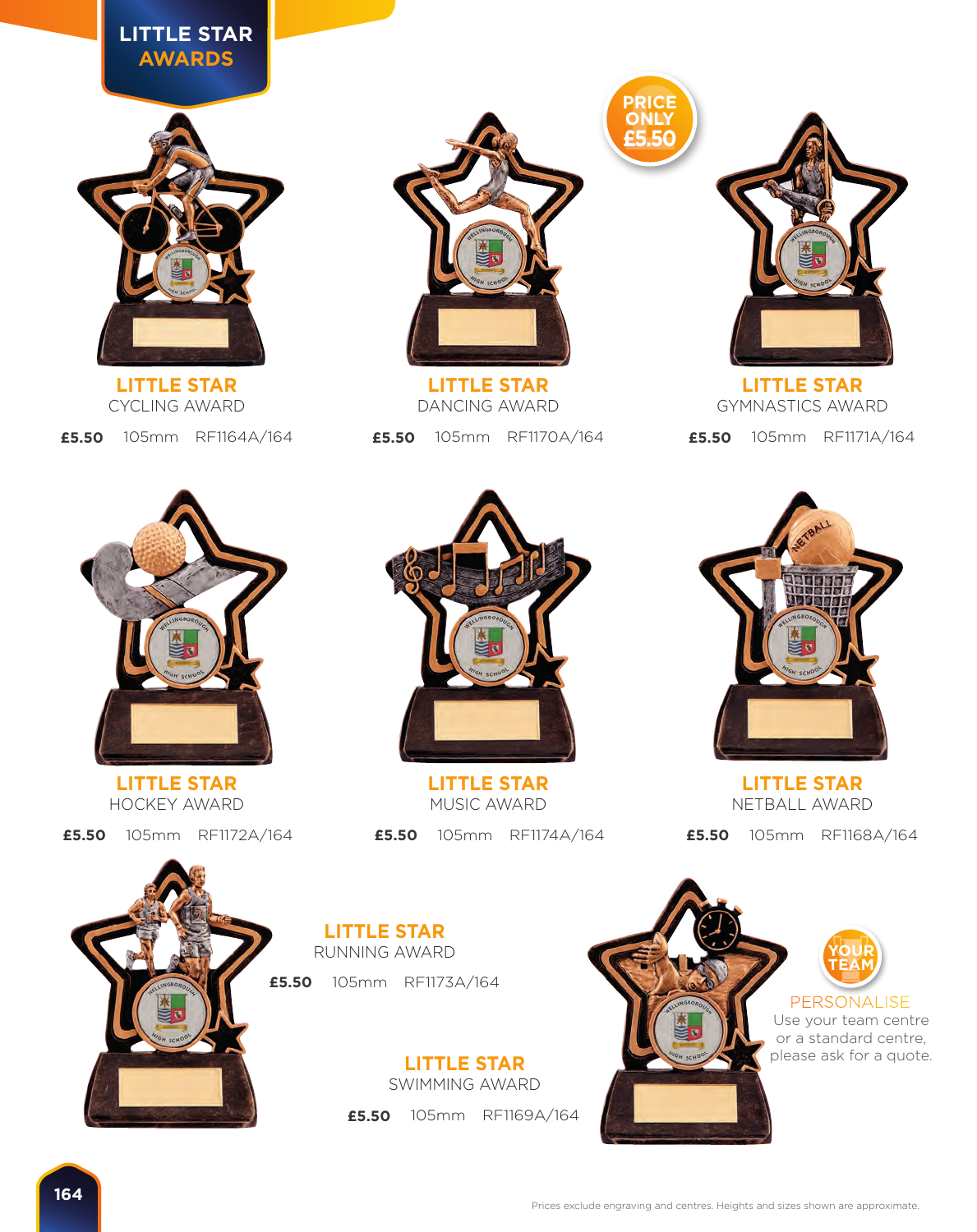

**£5.50** 105mm RF1176A/165 **LITTLE STAR** ARITHMETIC AWARD



**LITTLE STAR** ART AWARD

**£5.50** 105mm RF1183A/165



**£5.50** 105mm RF1178A/165 **LITTLE STAR** ATTENDANCE AWARD



**LITTLE STAR** ENGLISH AWARD

**£5.50** 105mm RF1177A/165



**LITTLE STAR** SCIENCE AWARD

**£5.50** 105mm RF1181A/165



**LITTLE STAR** SPORTS DAY AWARD

**£5.50** 105mm RF1182A/165





All prices exclude engraving, please ask for a quote.



**£5.50** Red 105mm RF1184R/165 **£5.50** Green 105mm RF1184G/165 **£5.50** Yellow 105mm RF1184Y/165 **£5.50** Blue 105mm RF1184B/165